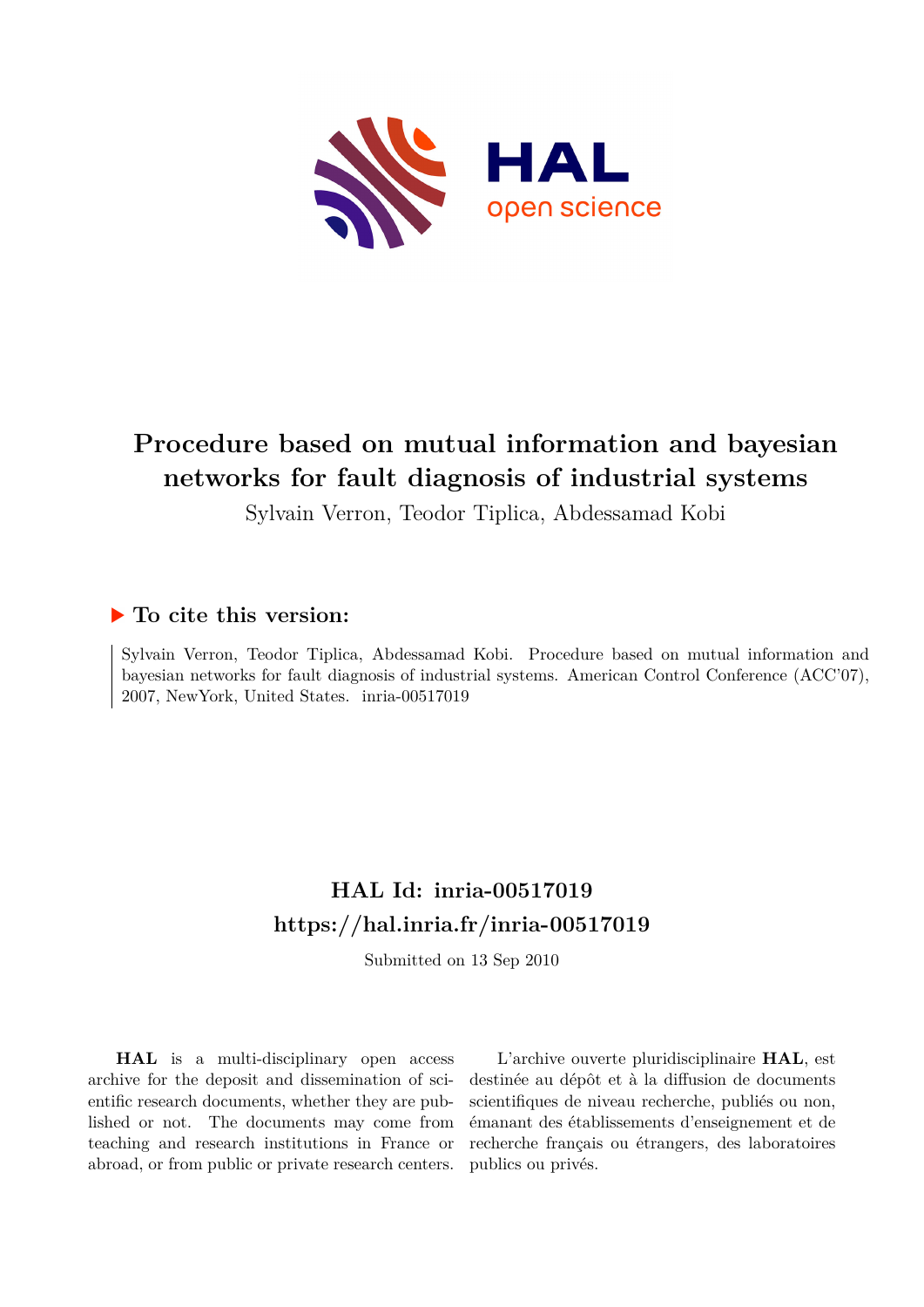# Procedure based on mutual information and bayesian networks for the fault diagnosis of industrial systems

Sylvain VERRON, Teodor TIPLICA, Abdessamad KOBI

*Abstract*— The aim of this paper is to present a new method for process diagnosis using a bayesian network. The mutual information between each variable of the system and the class variable is computed to identify the important variables. To illustrate the performances of this method, we use the Tennessee Eastman Process. For this complex process (51 variables), we take into account three kinds of faults with the minimal recognition error rate objective.

## I. INTRODUCTION

In the industrial systems or processes, due to the multiplication of sensors, we can obtain an important amount of data. An active research field is on the utilization of these data in order to control the process. We can view the process control as a four-step procedure. In the first step, the goal is to detect an abnormal situation, a fault in the process: this step is named fault detection. The goal of the second step, the fault identification, is to identify the most relevant variables for the diagnosis of the fault. The third step is the fault diagnosis (which is the purpose of this article), it consists to determine which fault has occurred in the process. Finally, the last step is the process recovery which aim is to return the process in a normal state.

Process control can be achieved by three major ways: data-driven, analytical and knowledge-based [1]. The analytical methods construct mathematic models of the process. The knowledge-based category represents methods based on qualitative models. Finally, the data-driven methods are techniques based on statistical development of the process data. Theoretically, we can say that analytical methods are the most rigorous ones and so the methods giving the best results. But, for large systems (lots of inputs, outputs and states), obtaining detailed models is almost impossible. So, mathematic models of the process are not well fitted to the real process and can conduct to false conclusions on the system. Our preference is on the application of data-driven techniques which are quantitative models based on rigorous statistical developments of the process data.

Many data-driven techniques for fault detection can be found in the literature: univariate statistical process control (Shewhart charts) [2], multivariate statistical process control  $(T^2$  and Q charts) [3], and some PCA (Principal Component Analysis) based techniques [4] like the Multiway PCA or the Moving PCA [5]. In [6], authors make comparisons between these different techniques. Other important approaches are

the PLS (Projection to Latent Structures) based approaches [7] like the Multiway PLS [8]. For the fault identification, one of the most relevant statistical techniques is the MYT decomposition [9] in which authors decompose the  $T^2$ statistic into orthogonal components in order to determine which variable or group of variables contribute to an out-ofcontrol status.

The fault diagnosis procedure can be seen as a classification task. Indeed, as we said, today's processes give many measurements. These measurements can be stored in a database when the process is in control, but also in the case of identified out-of-controls. Assuming that the number of types of fault (classes) and that the belonging class of each observation is in the database (learning sample), the fault diagnosis can be viewed as a supervised classification task whose objective is to class new observations to one of the existing classes. Many classifiers have been developed, we can cite FDA (Fisher Discriminant Analysis) [10], SVM (Support Vector Machine) [11], kNN (k-nearest neighborhood) [12], ANN (Artificial Neural Networks) [10] and bayesian classifiers [13]. But, performances of all these classifiers are reduced in the space described by all the variables of the process. So, before the classification, a feature selection is required in order to obtain better performances.

In this article, we present a new data-driven procedure to diagnosis the faults of an industrial system. This procedure includes a feature selection of the most informative variables of the system. Then, a bayesian classifier can easily discriminate between the types of fault of the process. The article is structured in the following manner. In section II, we introduce bayesian network (BN) classifiers and the notion of mutual information. In section III, we present a new procedure for the fault diagnosis of a system, based on mutual information and a bayesian classifier. Section IV is an application of this procedure on a benchmark problem: the Tennessee Eastman Process. Finally, section V presents conclusions and outlooks of the fault diagnosis with bayesian networks.

# II. BAYESIAN NETWORKS AND MUTUAL INFORMATION

#### *A. Bayesian network classifiers*

A Bayesian Network (BN) [14], [15], [16] is an acyclic graph. In this graph, each variable is a node that can be continuous or discrete. Edges of the graph represent dependence between linked nodes. A formal definition is given here.

A bayesian network is a triplet  $\{G, E, D\}$  where:

This work was supported by a PhD purpose grant from "Angers Loire Métropôle" for the first author.

Three authors are with LASQUO/ISTIA, University of Angers, 49000 Angers, France sylvain.verron@istia.univ-angers.fr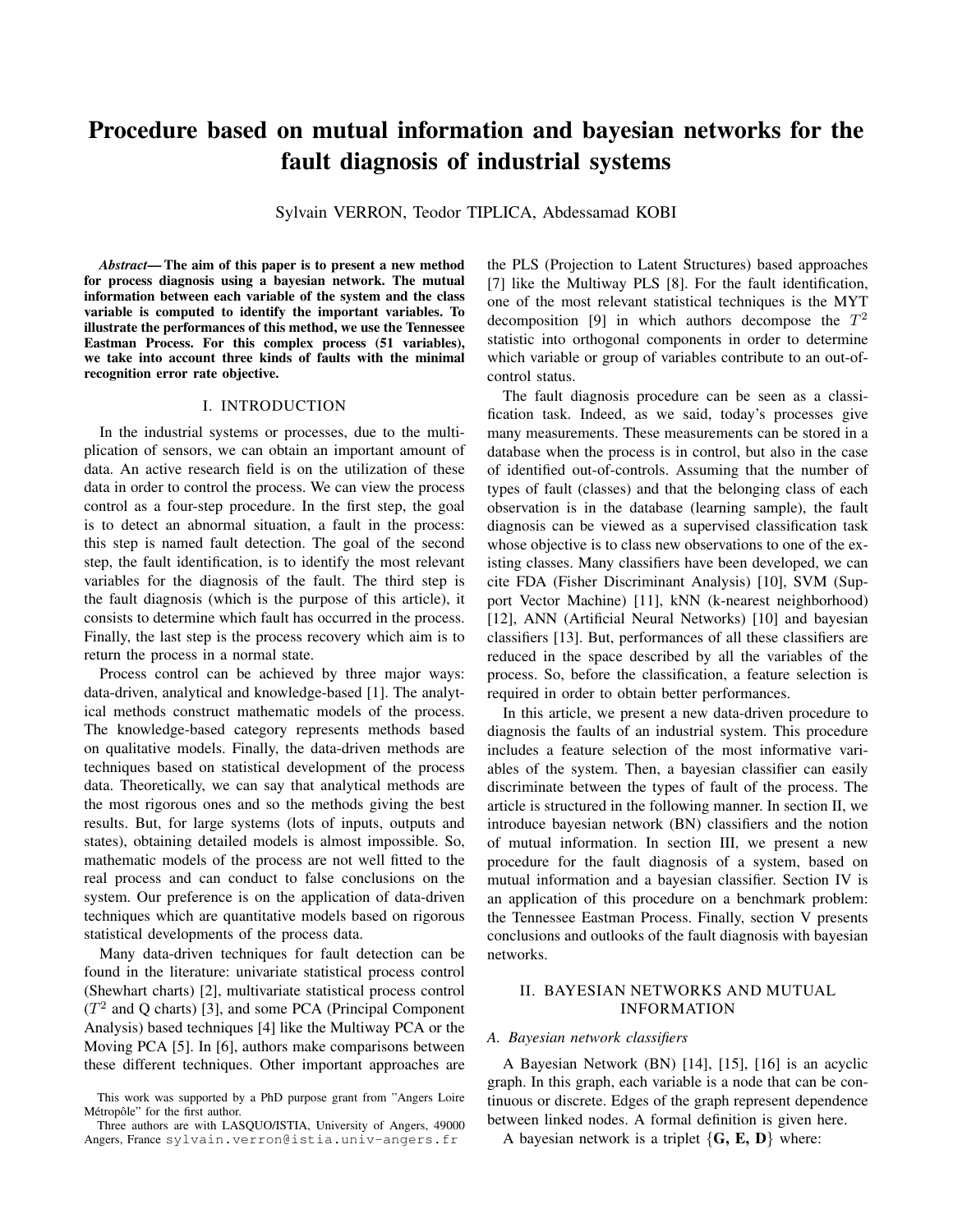- $\{G\}$  is a directed acyclic graph,  $G = (V, A)$ , where V is the ensemble of nodes of **, and**  $A$  **is the ensemble** of edges of G,
- ${E}$  is a finite probabilistic space  $(\Omega, Z, p)$ , where  $\Omega$  is a non-empty space, Z is a collection of subspace of  $\Omega$ , and p is a probability measure on Z with  $p(\Omega) = 1$ ,
- {D} is an ensemble of random variables associated to the nodes of  $G$  and defined on  $E$  such as:

$$
p(V_1, V_2, \dots, V_n) = \prod_{i=1}^n p(V_i|C(V_i)) \qquad (1)
$$

where  $C(V_i)$  is the ensemble of causes (parents) of  $V_i$  in the graph G.

Bayesian network classifiers are particular bayesian networks [17], [13]. They always have a discrete node  $C$  coding the r different classes of the system. The other variables  $(X_1, \ldots, X_p)$  represent the p descriptors (variables) of the system. A Naïve Bayesian Network (NBN) is a particular BN classifier [18], [13], also known as the Bayes classifier. A NBN links the class node to all other variables of the system (descriptors) as indicated on the figure 1.



Fig. 1. Naïve bayesian network

The NBN is called naïve because it makes the naïve (but strong) assumption that all the descriptors (variables of the system) are statistically independent (no correlation between each other). Inza [19] made a comparative study of classification algorithms used in artificial intelligence. Performances of NBN were compared with other methods like hierarchic classification, k-nearest neighborhood, C4.5, decision tree and so on. In the case that the independence assumption of the descriptors is verified and that the probabilities are estimated with enough precision, Yang [20] demonstrated that the NBN is an optimal classifier in term of misclassification rate. This optimality is obtained when continuous variables are discretized in such a way that every distribution can be well approximated by discretization. Of course, the discretization of the variables is a loss of information because it is a reduction of the variables space. But, assuming that continuous variables follow normal probability density function, we can deal with them directly in the network. And, if this assumption is verified, we keep this optimality. In our case (an industrial system), many variables are normally distributed. This assumption is verified in the majority of industrial systems. From the historical database of our system, we will be able to estimate the parameters of the continuous (normal) variables. The Maximum Likelihood Estimation (MLE) and the bayesian approach are two different techniques of estimation of these parameters. In this paper, the parameters of the network are estimated with the MLE method. In the case that all the descriptors are continuous variables (with normal distribution assumption) and that the parameters are estimated with the MLE, we obtain the known classifier: diagonal quadratic discriminant analysis.

But, this classifier is not well fitted for industrial systems. Indeed, in industrial systems, it is very frequent to have high correlations between the variables, and a NBN will not take into account these correlations. Some extensions of the NBN have been developed in order to solve this problem.

A first interesting extension is the TAN (Tree-Augmented bayesian Network) [13]. In a TAN, a maximum weighted spanning tree is constructed with the  $p$  descriptors following the algorithm of Chow et Liu [21]. So, each descriptor will have at most one other descriptor as parent. After that, the edges from the class node to each descriptor are added (like a NBN). An example of a TAN is given on the figure 2.



Fig. 2. Tree-Augmented bayesian Network

Another extension is the k-dependence Bayesian classifier structure (kDB structure) [22] that extends the TAN structure in allowing a maximum of k predictor parents plus the class for each predictor variable (TAN structures are equivalent to kDB structures with  $k = 1$ ). Finally, the bayesian multinets [23] introduces a different TAN structure for each values of the class variable.

Friedman shows that these classifiers give a lower misclassification rate than the NBN [13]. But, these classifiers do not take into account all the correlations between variables. An other extension to the NBN is the Condensed Semi Naïve Bayesian Network (CSNBN) [24]. The principle of this classifier is to represent some variables in a joint node. So, some normally distributed variables can be modeled with a node representing a multivariate normal distribution. In that way, all the correlations of the system will be taken into account. A CSNBN will be composed of two nodes: the class node and a multivariate node. An example of a CSNBN is given on the figure 3.



Fig. 3. Condensed Semi Naïve Bayesian Network

As the NBN giving a discriminant rule equivalent to a diagonal quadratic discriminant analysis, the CSNBN is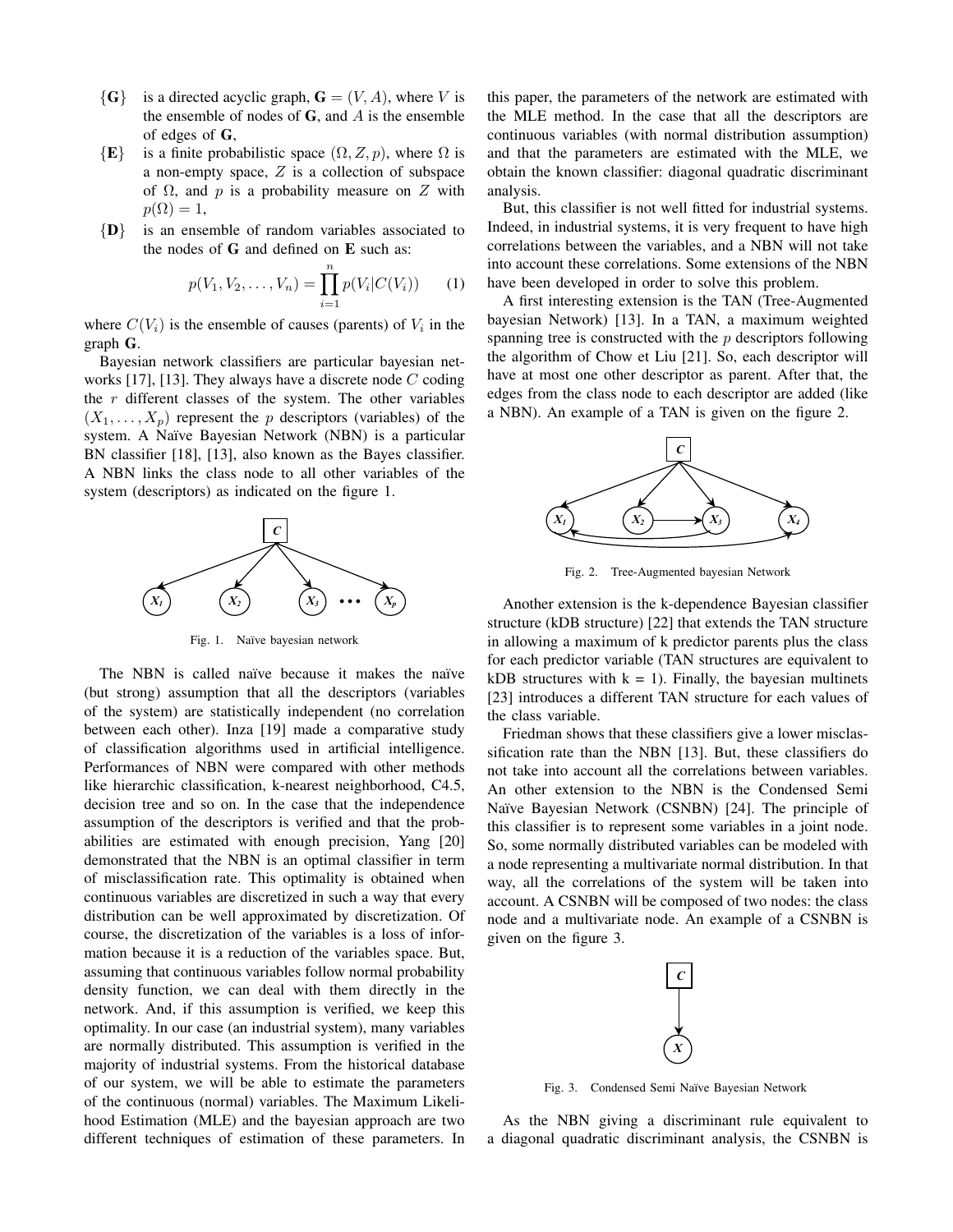equivalent to the discriminant rule of the quadratic discriminant analysis. Although this classifier is well fitted for the classification task of faults in industrial systems, it remains a problem. If we have non-informative descriptors, the performances (in term of correct classification rate) are poor. So, if we want to diagnosis a system with many variables, even though only few are really important for classification, other (less important) must not be taken into account. We have to do a selection of the important variables for the classification. We will use mutual information for representing the importance of a variable in the classification (discrimination) task.

# *B. Mutual Information*

In the information theory [25], the Mutual Information  $(I)$ of two random variables is a quantity measuring the mutual dependence of these two variables. In our case, the objective is to find important descriptors as well as to quantify this importance. For that, we must compute, for  $i = 1, 2, \ldots, p$ ,  $I(C; X<sub>i</sub>)$  the mutual information between the class variable C and each descriptor  $X_i$ .

In [26], authors demonstrate that the mutual information between a gaussian (normaly distributed) variable and a multinomial (discrete) variable can be computed as indicated by equation 2. For this equation, it is assumed that:  $C$  is a multinomial random variable with  $r$  possible values and a probability distribution given by  $P(C = c) = P(c)$ ;  $X$  is a random variable with a normal density function of parameters  $\mu$  and  $\sigma^2$ ; X conditioned to  $C = c$  follows a normal density function with parameters  $\mu_c$  and  $\sigma_c^2$ .

$$
I(X;C) = \frac{1}{2} \left[ \log(\sigma^2) - \sum_{c=1}^{r} P(c) \log(\sigma_c^2) \right]
$$
 (2)

This equation can be reduced on the form of the equation 3.

$$
I(X;C) = \log(\sigma) - \sum_{c=1}^{r} P(c) \log(\sigma_c)
$$
 (3)

So, the mutual information  $(I)$  can be computed for all the variables (descriptors) of the industrial system. The most important variables for the classification task will be those having an important  $I$  value.

We have seen a tool able to classify (CSNBN) and a tool able to quantify the discriminant information of each descriptor (mutual information  $I$ ). Now, we will see how to use these two tools for the diagnosis of a fault in an industrial system.

# III. THE PROPOSED APPROACH

This approach sorts the variables in decreasing order of  $I(X_i; C)$ . After that, we will iteratively add variables to the CSNBN and evaluate the misclassification rate. First we will observe that the misclassification rate decreases by adding variables into the model. But once a certain number of variables is overpassed, the misclassification rate starts to increase again. If the misclassification rate increases at



Fig. 4. Procedure of the proposed approach

step i, the best model will be the one with the  $(i - 1)$  first informative variables. So, we obtain the following algorithm:

- 1) Compute  $I(X_i; C)$  for all  $X_i$
- 2) Sort  $X_i$  in decreasing order of  $I(X_i; C)$
- 3) Initialize structure S to a Condensed Semi Naïve Bayesian Network (CSNBN) structure with a unique joint node containing the first informative variable
- 4) Evaluate this classifier through the estimated classified percentage
- 5) do {
- 6) Add the next informative variable to the joint node
- 7) Evaluate this classifier through the estimated classified percentage
- 8) }until No option improves the inducted classifier.

Of course, the evaluation of classifiers is done only on the training dataset. For this evaluation procedure, we apply a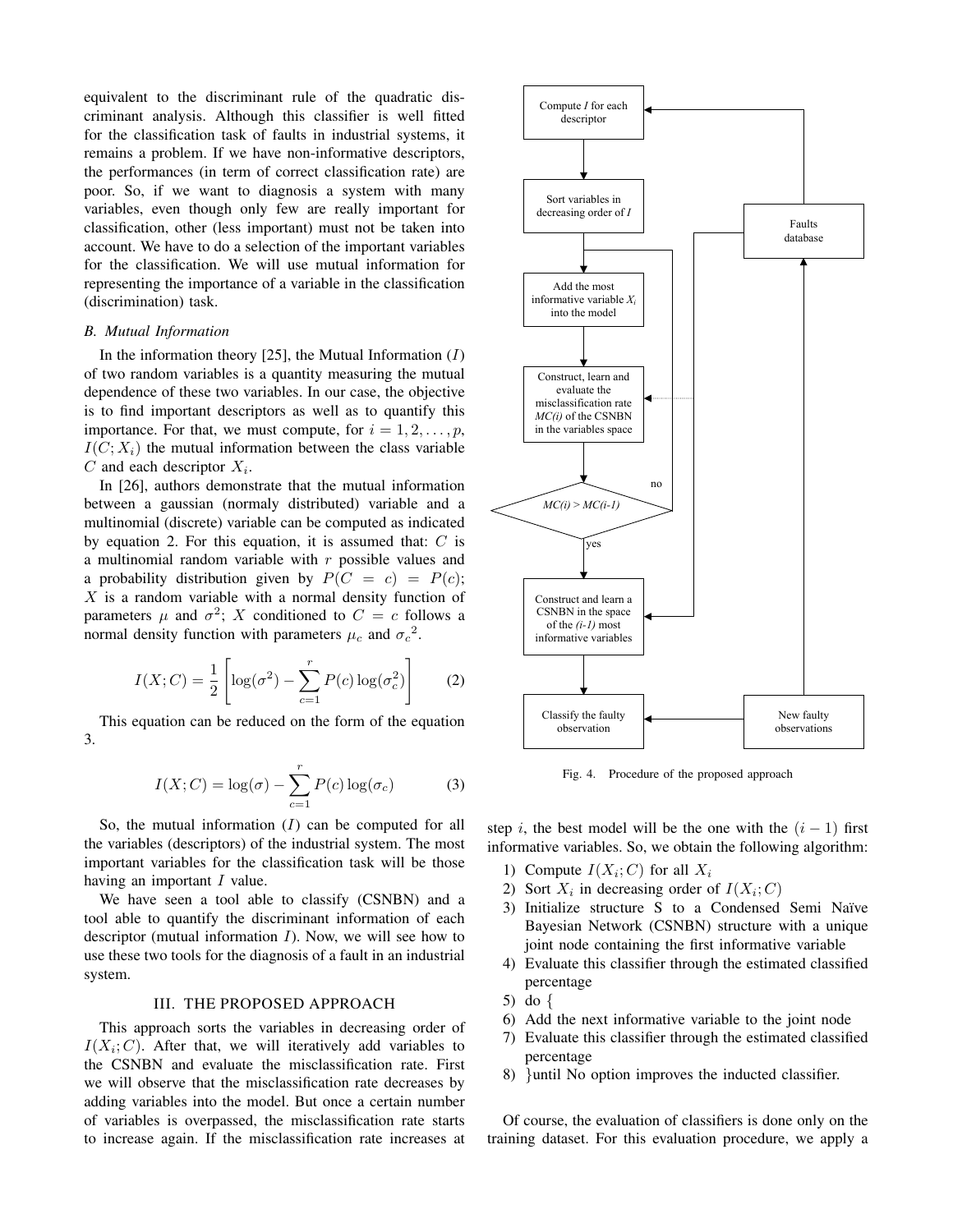

Fig. 5. Process flowsheet of the TEP

well known technique: the m-fold cross validation [27]. In the m-fold cross validation, the training dataset is divided into m subsets. So, for each m, one of the m subsets is used as the testing set, and the m-1 other subsets are put together to form the training set. Then the average error across all m trials is computed [10]. The entirely procedure of our approach is given on the figure 4. Now, we will see an application of this approach on a benchmark problem: the Tennessee Eastman Process (figure 5).

## IV. APPLICATION

### *A. Presentation of the TEP*

The Tennessee Eastman Process (TEP) is a chemical process. It is not a real process but a simulation of a process that was created by the Eastman Chemical Company to provide a realistic industrial process in order to evaluate process control and monitoring methods. Article of Downs and Vogel [28] entirely describes this process. Authors also give the Fortran code of the simulation of the process. Ricker [29] has implemented the simulation on Matlab. The TEP is composed of five major operation units: a reactor, a condenser, a compressor, a stripper and a separator. Four gaseous reactant A, C, D, E and an inert B are fed to the reactor where the liquid products F, G and H are formed. This process has 12 input variables and 41 output variables. The TEP has 20 types of identified faults. So, this process is ideal to test monitoring methods. But, it is also a benchmark problem for

control techniques because it is open-loop unstable. Many articles (authors) present the TEP and test their approaches on it. For example, in fault detection, we can cite [6], [30]. Some fault diagnosis techniques have also been tested on the TEP [1], [31], [32], [33] with the plant-wide control structure recommended in Lyman and Georgakis [34]. In [31], [32], [33], authors focus on only 3 types of fault and give the datasets they used. For this reason, we will take the same data that in these articles and compare our approach to those of the others.

As we said, we have taken into account 3 types of faults: fault 4, 9 and 11 (see table I). These three types of fault are good representations of overlapping data and so, are not easy to classify.

| Class | Fault type                                                                        | Train<br>data | <b>Test</b><br>data |
|-------|-----------------------------------------------------------------------------------|---------------|---------------------|
|       | Fault 4: step change in the reactor<br>cooling water inlet temperature            | 480           | 800                 |
| 2     | Fault 9: random variation in D feed<br>temperature                                | 480           | 800                 |
| 3     | Fault 11: random variation in the<br>reactor cooling water inlet temper-<br>ature | 480           | 800                 |

TABLE I

DESCRIPTION OF FAULT DATASETS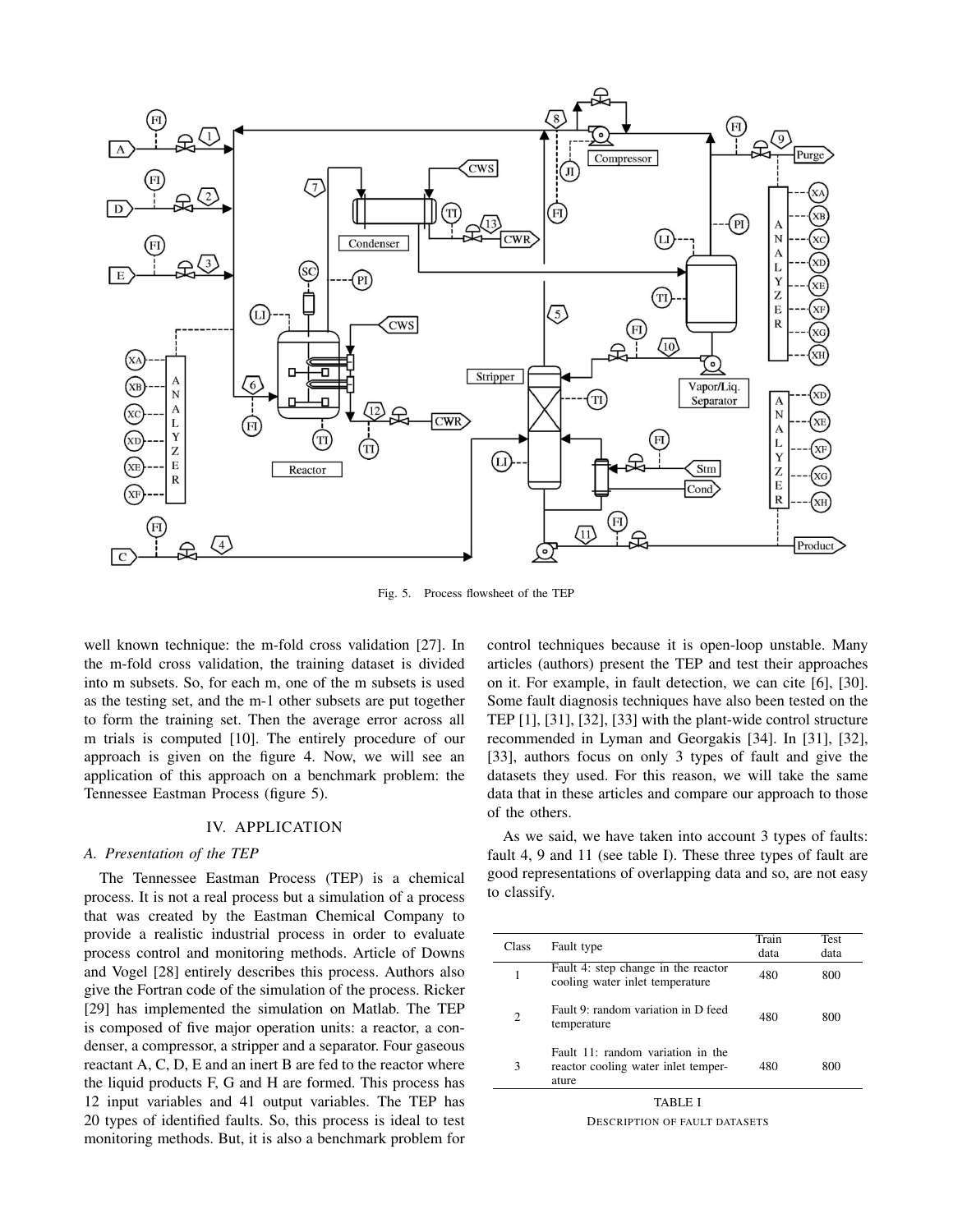As indicated on the table I, each type of fault have 2 datasets: a training sample and a testing sample, containing respectively 480 and 800 observations.

We have tested our approach on the Tennessee Eastman Process. We precise that all computations have been made on Matlab with the BNT (BayesNet Toolbox) developed by Murphy [35]. We also precise that the approach presented in the third section save a new faulty observation in the database. But, for a correct comparison with the results of other authors, we keep in the database just the 480 observations by fault.

## *B. Proposed approach on the TEP*

Now, we will apply our approach on the TEP application. We first compute  $I$  for all variables and sort variables in decreasing order of I. After that, we iteratively add variables to the model and compute misclassification rate of a 10 fold cross validation on the training dataset. Result of these misclassification rates are given in table II.

| Variable $(s)$ in the model | Misclassification rate |
|-----------------------------|------------------------|
| 51                          | 12.5                   |
| 51.9                        | 6.46                   |
| 51, 9, 50                   | 6.04                   |
| 51, 9, 50, 19               | 5.90                   |
| 51, 9, 50, 19, 18           | 5.62                   |
| 51, 9, 50, 19, 18, 20       | 5.70                   |
|                             |                        |

TABLE II MISCLASSIFICATIONS AT EACH STEP OF THE APPROACH

On this table II, we can see that the best result (on training dataset) is obtained for the selection of the 5 first informative variables (variables 51, 9, 50, 19 and 18). So, we construct a CSNBN in the space of these determined key variables and learn the parameters of the CSNBN with MLE. Finally, we can classify the 2400 observations of the testing dataset. Results of this classification can be seen on the confusion matrix of the table III.

| <b>Class</b> | Fault 4 | Fault 9          | Fault 11 | Total |
|--------------|---------|------------------|----------|-------|
| Fault 4      | 788     |                  | 31       | 819   |
| Fault 9      |         | 778              | 74       | 852   |
| Fault 11     | 12      | 22.              | 695      | 729   |
| Total        | 800     | 800              | 800      | 2400  |
|              |         | <b>TABLE III</b> |          |       |

CONFUSION MATRIX OF APPROACH B ON THE TEP DATA

Based on this table, we can compute the misclassification rate. Its value is 5.79%. We can now analyze our results and compare them to those of other authors.

### *C. Analysis and comparison of results*

We will compare the results of our approach to those of other methods on the same data (see table IV). We notify that the results for the methods FDA (Fisher Discriminant Analysis), SVM (Support Vector Machines) and PSVM (Proximal Support Vector Machines) are extracted from [32], and the results for the ISVM (Independent Support Vector

Machines) from [33]. In these articles, the classification was made in the space of the variables 9 and 51. In the table IV, we have added the misclassification rate of the CSNBN in the space of all the variables (53 variables)  $CSNBN_{all}$ . We have also computed the misclassification rate that would be obtained by the use of a Naïve Bayesian Network, firstly in the space of all the variables  $(NBN_{all})$ , secondly in the space described by the variables 9 and 51 ( $NBN_{9,51}$ ) and finally in the same space that the result of our approach  $(NBN_{9,18,19,50,51}).$ 

| 20.83%<br>18.83%<br>16%<br>$6.0\%$ |
|------------------------------------|
|                                    |
|                                    |
|                                    |
|                                    |
| 6.5%                               |
| 6.0%                               |
| 7.79%                              |
| 5.87%                              |
| 13.12%                             |
| $5.79\%$                           |
|                                    |

RESULTS OF THE APPLICATION

We can see that the classification methods in the selected variables space give better results than in the space of all the variables. Second interesting remark is the fact that on the same space (variables 9 and 51), the best classifier is the CSNBN. The fact that CSNBN outperforms FDA is not surprising because FDA is a linear technique while CSNBN is a quadratic one. More, it is also logic than CSNBN outperforms NBN because NBN do not take into account the correlation between variable 9 and variable 51 (correlation of 0.42). Although, CSNBN requires quite simple computation, its results are quite similar to SVM based techniques (SVM, PSVM, ISVM), which are techniques requiring more computational potential. Finally, we can see that the best result is obtained with our proposed approach. Indeed, this method gives the best result of misclassification rate for this example of the TEP. But, it will be interesting to have misclassification rates of others techniques in the same space of variables (9, 18, 19, 50, 51).

Our approach gives good results on this example because fault classes are normally distributed (ellipsoidal shapes). Results of the CSNBN would not be so efficient if the data were not normal. But, an interesting way for taking into account not-normally distributed variables is the gaussian mixture model that, on the based of few gaussian distributions, can represent any type of distribution. It will be a good answer to the problem of normally distributed data assumption. More, it